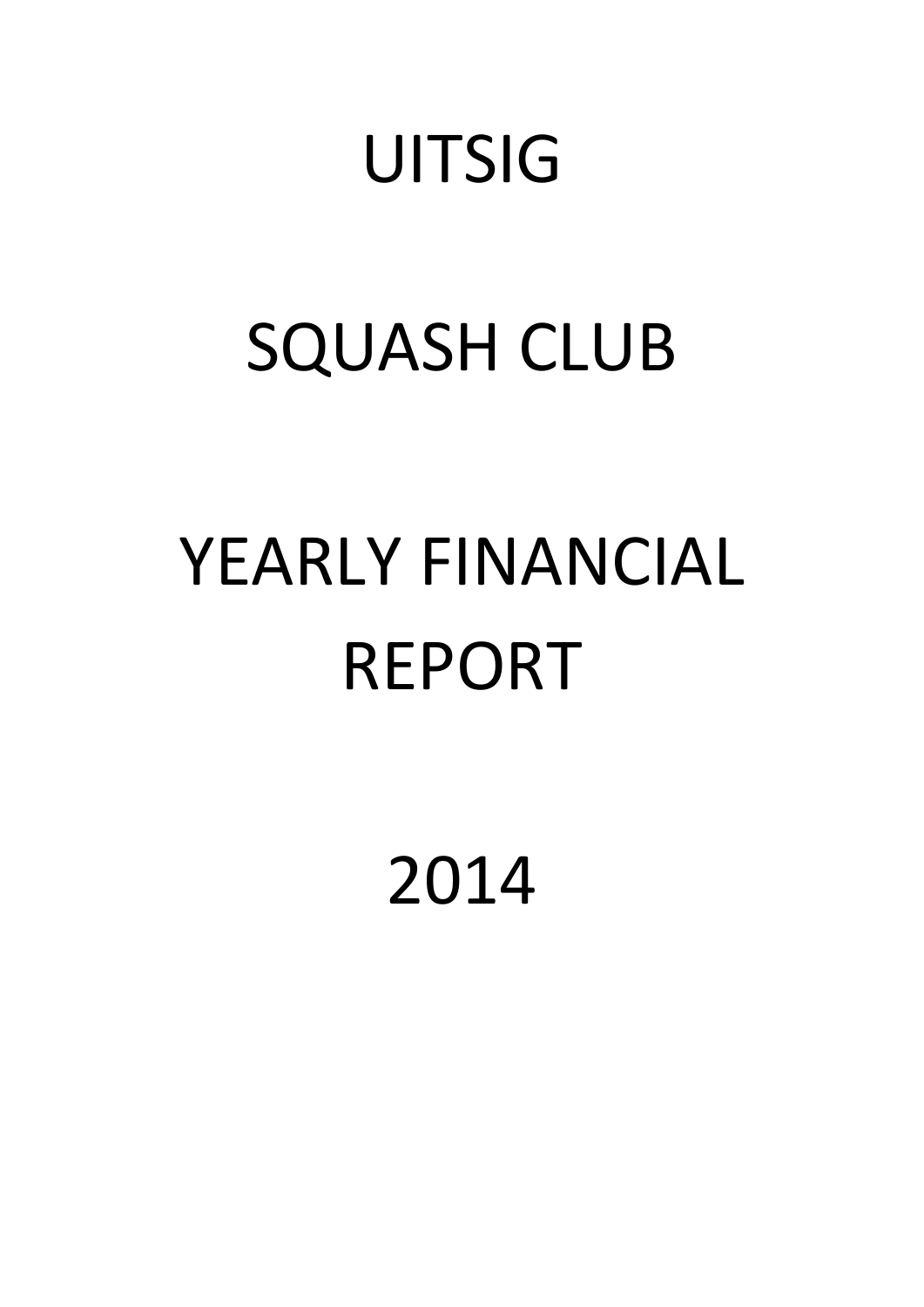## **FINANCIAL REPORT 2014**

During 2014 there was a shortage for the period January to September 2014 of R 24,500.

#### **Income**

Total income for the period January to September 2014 was R 466,000.

There was a 15% growth in membership fees, because of a small increase in fees per member and quantity growth. Average membership fee income per month is +- R 23,000.

There was a 71% growth in kiosk turnover, because of extra sales during tournament initiatives, like double trouble and squashathon etc… Average kiosk turnover per month is +- R 10,000 with a Gross profit % of +- 30%.

There was a 22% growth in lights fees during this period that shows that our members are more active than 2013. Average lights income is about R 10,000 per month that covers our utilities bill of +- R 9,500 per month.

A Capitec Debit/Credit card machine was implemented to make payments for light fees and kiosk sales easier. The club also experience an increase in fees and cash flow, because of the card machine.

#### **Expenses**

Total expenses for the period January to September 2014 was R 490,000.

All expenses were in line with the budget, except for extra capital expenses like, building expenses and repairs and maintenance. The new braai facilities were added and repairs were done to the courts. This could be afforded, because of extra income from member's fees, tournament fees and kiosk sales. The total costs for these capital expenses and repairs were +- R 110,000.

An extra R 3,000 per month salary was paid to administration. New kiosk assistants were appointed that can work in shifts and cover more hours during peak times, league times and tournaments to help with kiosk sales light fee updates.

T-shirts were provided to all league playing members.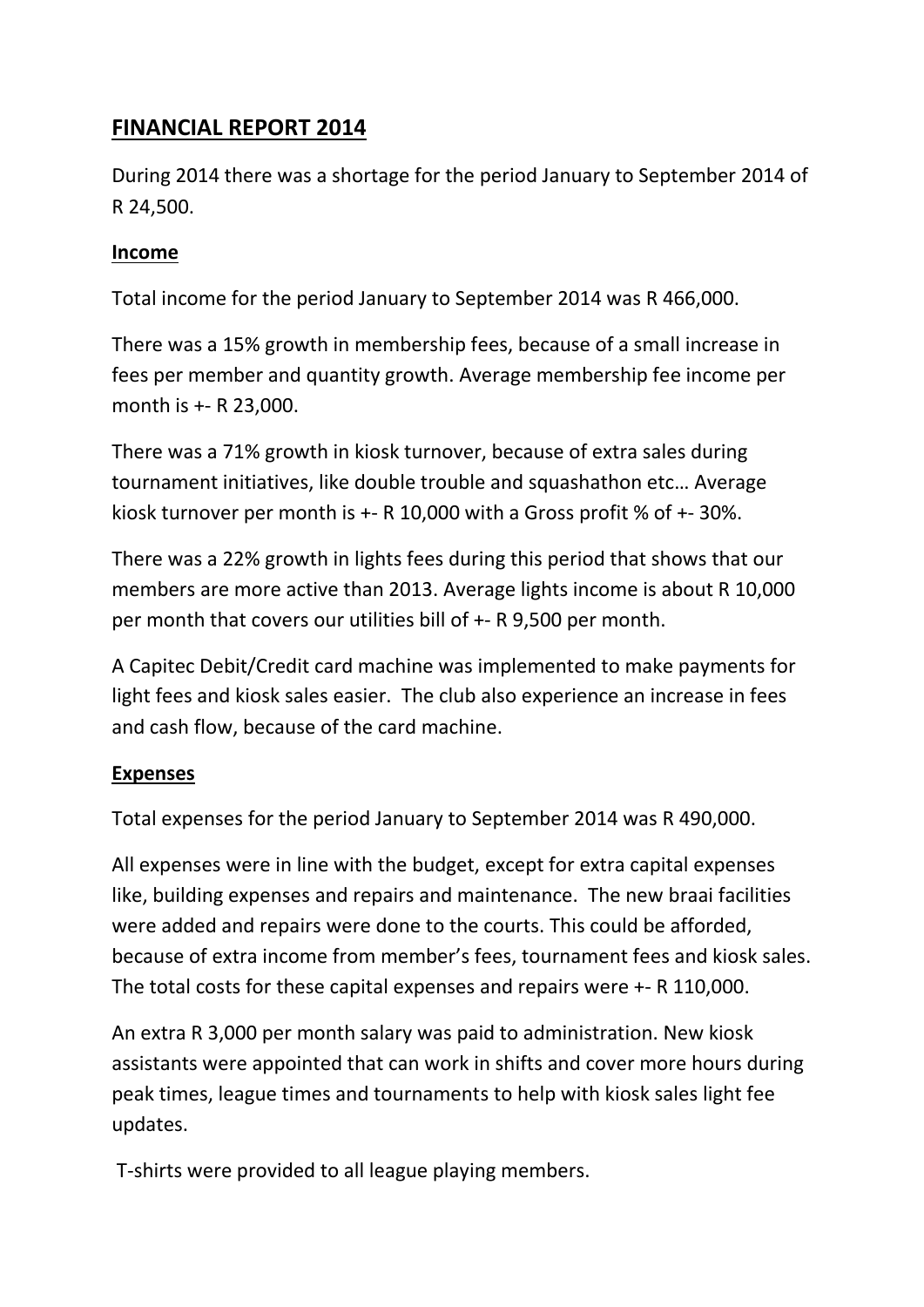Sponsorships were given to all  $1<sup>st</sup>$  league players per match played. The total payments for sponsors were R 38,000

The biggest monthly expense is Water and lights of +- R 9,000 per month. The club want's to cover this expense with light fee income.

The bank balance and cash on hand on 30 September 2014 were on R 61,000

### **BUDGET 2015**

#### *Membership Fees for 2015:*

Membership Fees for 2015 will be increased with +- 7%.

| <b>Student Male</b>     | R 460.00 | pı          |
|-------------------------|----------|-------------|
| Junior / Scholar Male   | R 300.00 | pj          |
| Day Member Female       | R 690.00 | pj          |
| Business Male           | R 800.00 | pj          |
| <b>Premium Male</b>     | R 960.00 | pj          |
| Day Member Male         | R 690.00 | pj          |
| <b>Premium Female</b>   | R 960.00 | pj          |
| Committee Member        | R 0.00   | pj          |
| <b>Student Female</b>   | R 460.00 | pj          |
| Junior / Scholar Female | R 300.00 | pj          |
| <b>Honorary Member</b>  | R 0.00   | pı          |
| Lights                  | R 10-00  | p/half hour |

#### *Income 2015*

Total income are budgeted at R 715,000 for the year, that consists of Membership fees, Light Fees, League fees, Kiosk sales, Sponsorships and Tournament joining fees.

Extra tournaments, socials and "squashathons" are planned to generate more income in fees and kiosk sales.

Income from sponsors is budgeted at R 40,000 for the year.

#### *Expenses 2014*

Expenses are budgeted at R 643,000 for the year.